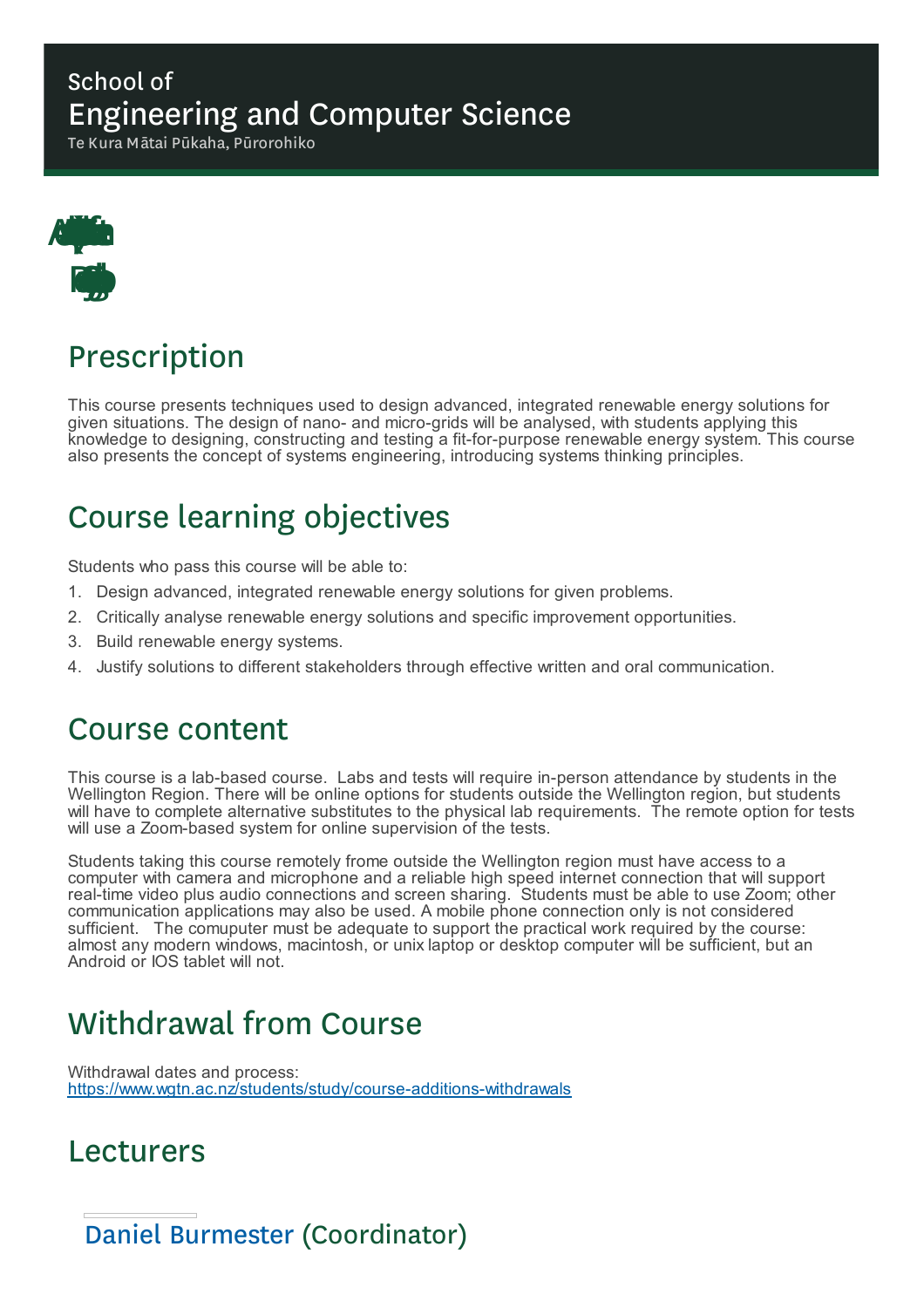AM 404 Alan Macdiarmid Building, Gate 7, Kelburn Parade, Kelburn

### Teaching Format

This course will be offered in-person and online. For students in Wellington, there will be a combination of in-person components and web/internet based resources. It will also be possible to take the course entirely online for those who cannot attend on campus, with all the components provided in-person also made available online.

The first half of the course will consist of weekly in-person lectures and lab sessions, which will also be recorded and available online. In the second half of the course, the emphasis will shift to practical work, during which time lectures will be replaced with additional in-person lab time and in-person tutorials.

### Student feedback

Student feedback on University courses may be found at: www.cad.vuw.ac.nz/feedback/feedback\_display.php

## Dates (trimester, teaching & break dates)

- Teaching: 28 February 2022 03 June 2022  $\blacksquare$
- Break: 11 April 2022 24 April 2022
- Study period: 06 June 2022 09 June 2022
- Exam period: 10 June 2022 25 June 2022

### Class Times and Room Numbers

#### **28 February 2022 - 10 April 2022**

- **Wednesday** 15:10 16:00 407, Alan MacDiarmid Building, Kelburn
- **Friday** 15:10 16:00 407, Alan MacDiarmid Building, Kelburn
- **25 April 2022 - 05 June 2022**
- **Wednesday** 15:10 16:00 407, Alan MacDiarmid Building, Kelburn
- **Friday** 15:10 16:00 407, Alan MacDiarmid Building, Kelburn

### Set Texts and Recommended Readings

#### Required

There are no required texts for this offering.

## Mandatory Course Requirements

In addition to achieving an overall pass mark of at least 50%, students must:

Participate in the group presentations/demonstration, to demonstrate achievement of all the CLOs of the course.

*If you believe that exceptional circumstances may prevent you from meeting the mandatory course requirements, contact the Course Coordinator for advice as soon as possible.*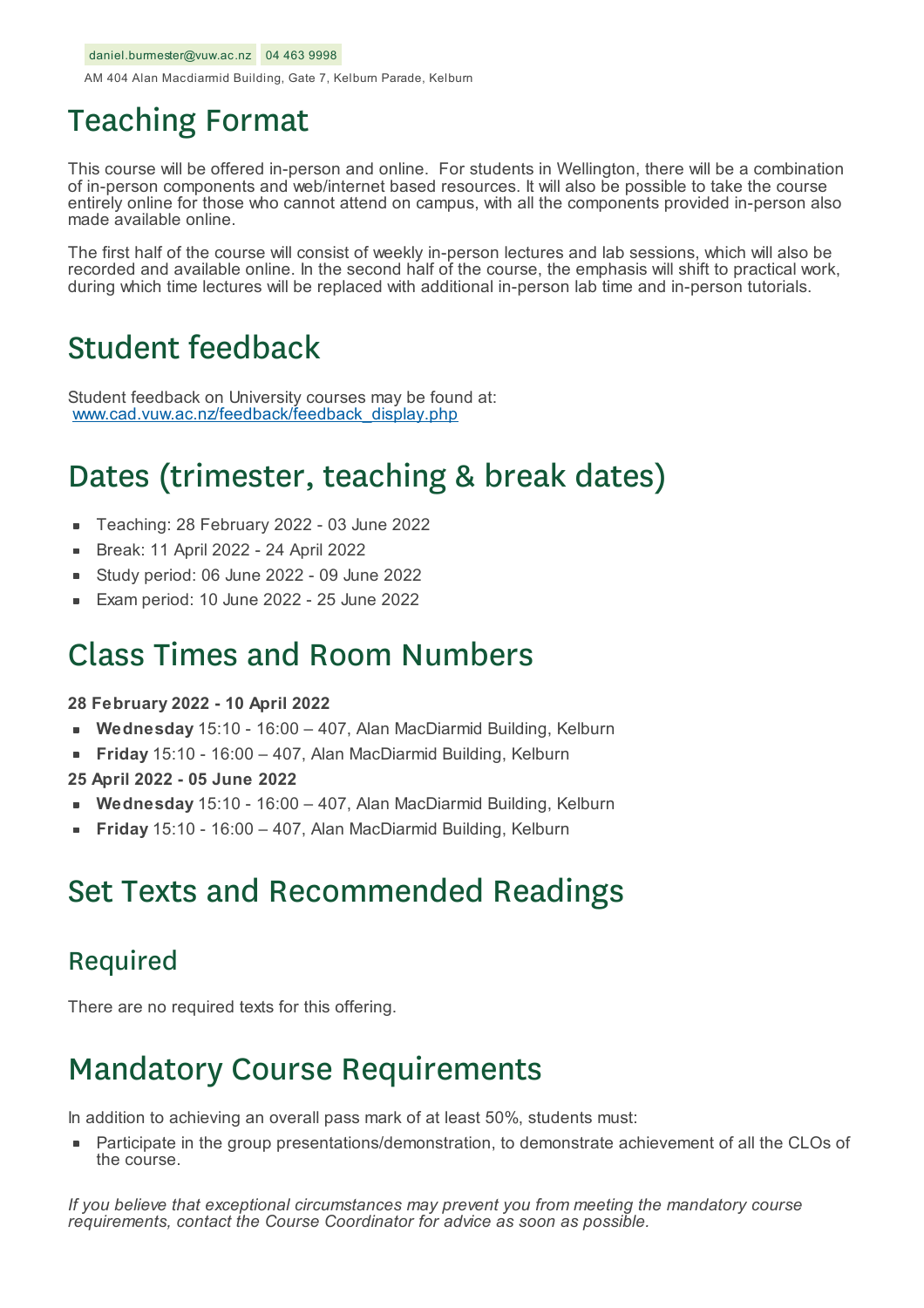### Assessment

| <b>Assessment Item</b>                                     | Due Date or Test<br>Date | CLO(s)          | <b>Percentage</b> |
|------------------------------------------------------------|--------------------------|-----------------|-------------------|
| Case study: Nanogrid/Microgrid analysis (35<br>hours)      | 01/04/2021               | CLO: 1,2,4      | 35%               |
| Renewable energy system control assignment<br>$(25$ hours) | 04/04/2021               | CLO: 1,2        | 25%               |
| MPPT hardware demonstration (1 hour)                       | 25/05/2021               | CLO:<br>1,2,3,4 | 10%               |
| MPPT design report (30 hours)                              | 15/06/2021               | CLO:<br>1,2,3,4 | 30%               |

### Penalties

Work submitted after the due date will incur a penalty of 10% of the full mark per working day. Late work will not be marked after the model solutions have been made available or if more than one week late.

### Extensions

Individual extensions will only be granted in exceptional personal circumstances, and should be discussed with the course coordinator before the deadline whenever possible. Documentation (e.g., medical certificate) may be required.

### Submission & Return

Assignments should be submitted via the ECS submission system, accessible through the course web pages.

# **Workload**

RESE412 is a 15pt course and therefore has a nominal workload of 150 hours. An average week may take the following format:

- **Lectures: 2 hours**
- Reading and preparation: 1 hour  $\blacksquare$
- Laboratory work: 3 hours É
- Project work and assignments: 4 hours  $\blacksquare$

# Teaching Plan

### Week 1

Lecture **Course** introduction

- 
- Sizing of a nanogrid 1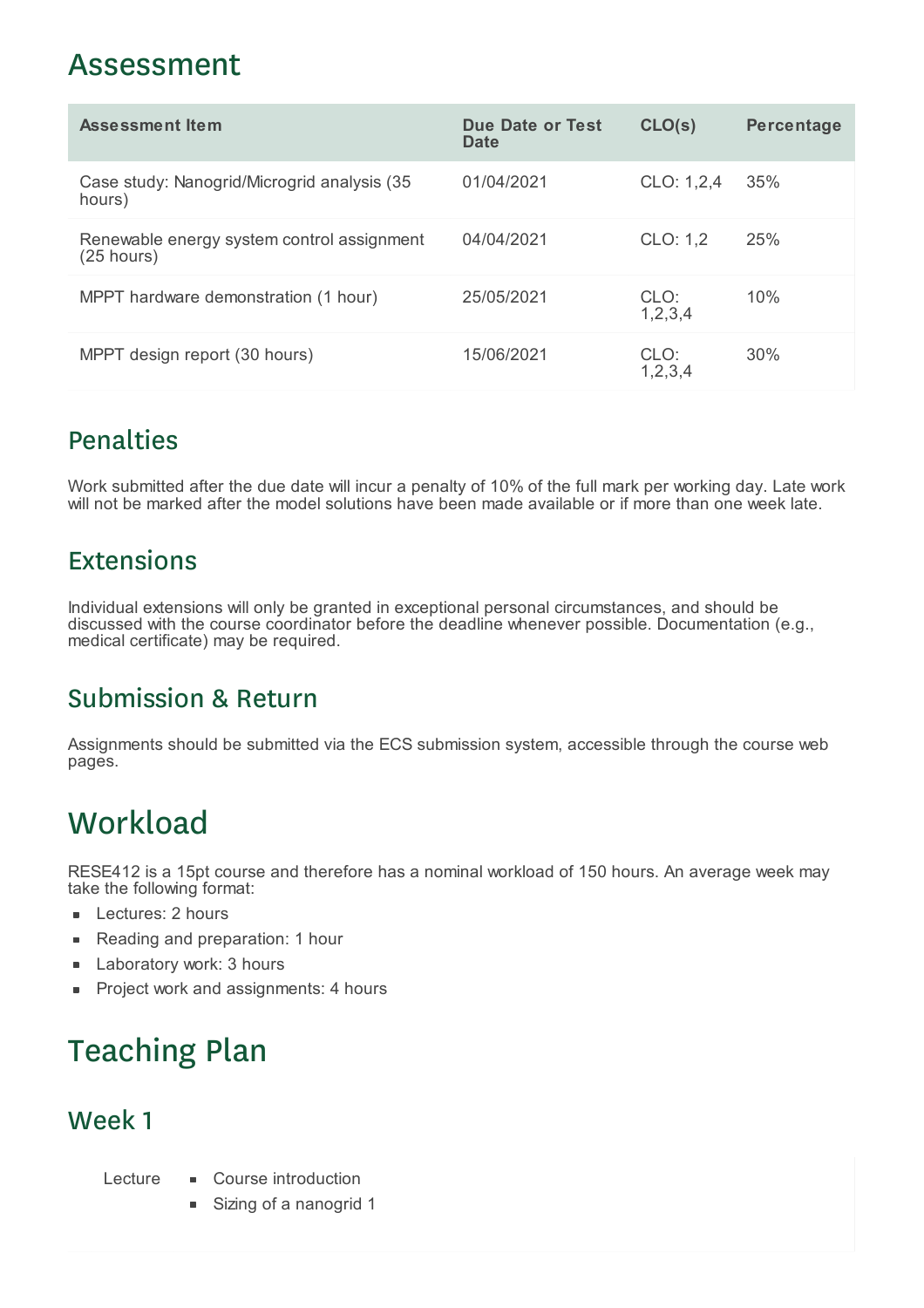### Week 2

|  | Lecture • Sizing of a nanogrid 2<br>• Photovoltaics |
|--|-----------------------------------------------------|
|  |                                                     |

### Week 3

Lecture • Wind Energy

**storage** 

### Week 4

|  | Lecture • System engineering |  |
|--|------------------------------|--|
|  | • Biomass                    |  |

### Week 5

| Lecture | Hydrogen         |
|---------|------------------|
|         | Concontratod col |

■ Concentrated solar

### Week 6

| Lecture | Control 1 |
|---------|-----------|
|         |           |

Control 2

### Week 7

- Lecture Microgrid tutorial
	- **Microgrid tutorial**

### Week 8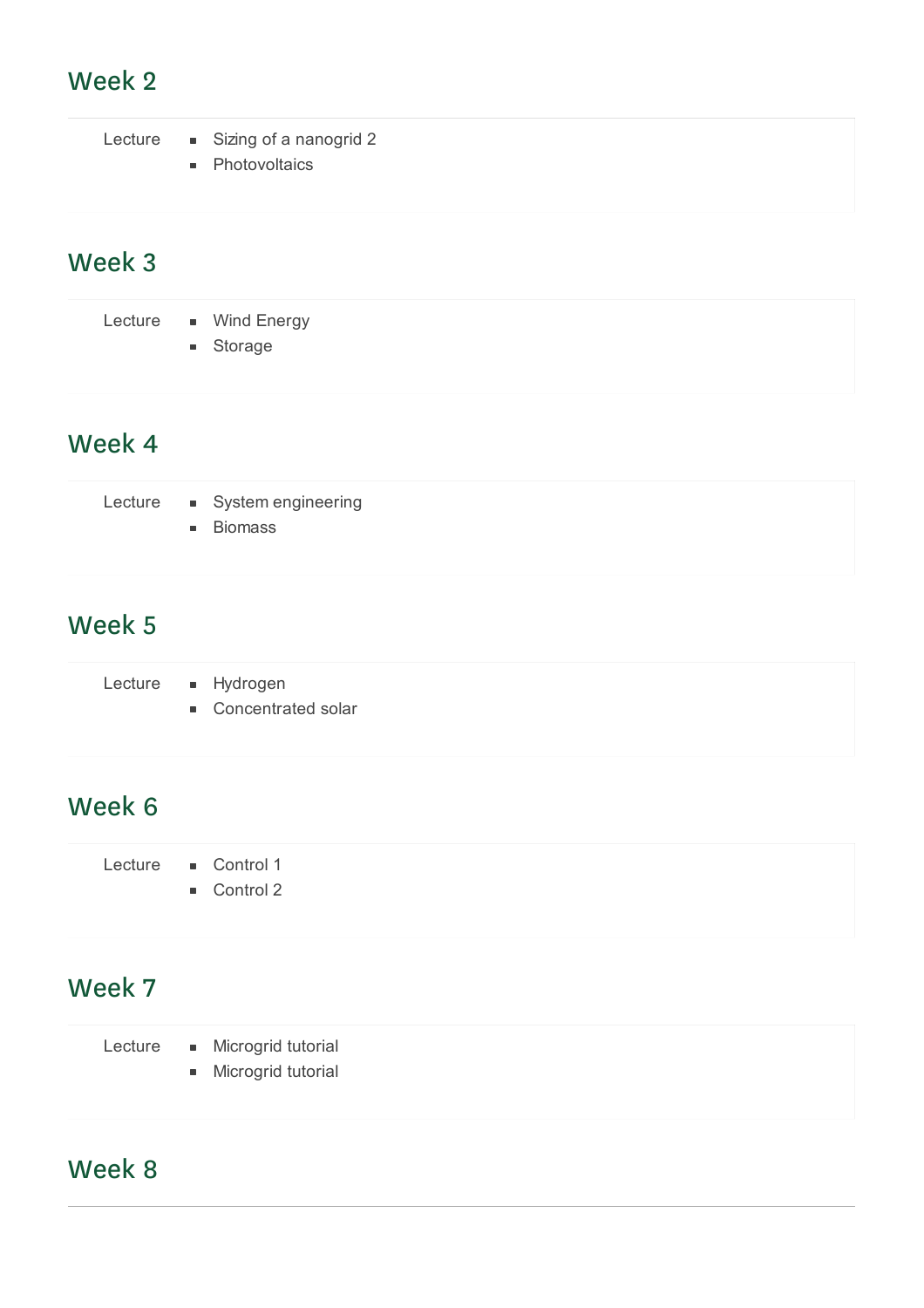Lecture • Assignment 2 discussion

MPPT

#### Week 9

### Week 10

| Lecture |  | <b>Practical lab sessions</b> |
|---------|--|-------------------------------|
|---------|--|-------------------------------|

### Week 11

Lecture MPPT demonstration

### Week 12

Lecture **Practical lab sessions** 

# Communication of Additional Information

All online material for this course can be accessed at https://ecs.wgtn.ac.nz/Courses/RESE412\_2022T1/

# Links to General Course Information

- Academic Integrity and Plagiarism: https://www.wgtn.ac.nz/students/study/exams/integrity-plagiarism r.
- Academic Progress: https://www.wgtn.ac.nz/students/study/progress/academic-progess (including  $\blacksquare$ restrictions and non-engagement)
- Dates and deadlines: https://www.wgtn.ac.nz/students/study/dates
- Grades: https://www.wgtn.ac.nz/students/study/progress/grades  $\blacksquare$
- Special passes: Refer to the Assessment Handbook, at × https://www.wgtn.ac.nz/documents/policy/staff-policy/assessment-handbook.pdf
- Statutes and policies, e.g. Student Conduct Statute: https://www.wgtn.ac.nz/about/governance/strategy
- Student support: https://www.wgtn.ac.nz/students/support  $\blacksquare$
- Students with disabilities: https://www.wgtn.ac.nz/st\_services/disability/  $\blacksquare$
- Student Charter: https://www.wgtn.ac.nz/learning-teaching/learning-partnerships/student-charter
- Terms and Conditions: https://www.wgtn.ac.nz/study/apply-enrol/terms-conditions/student-contract